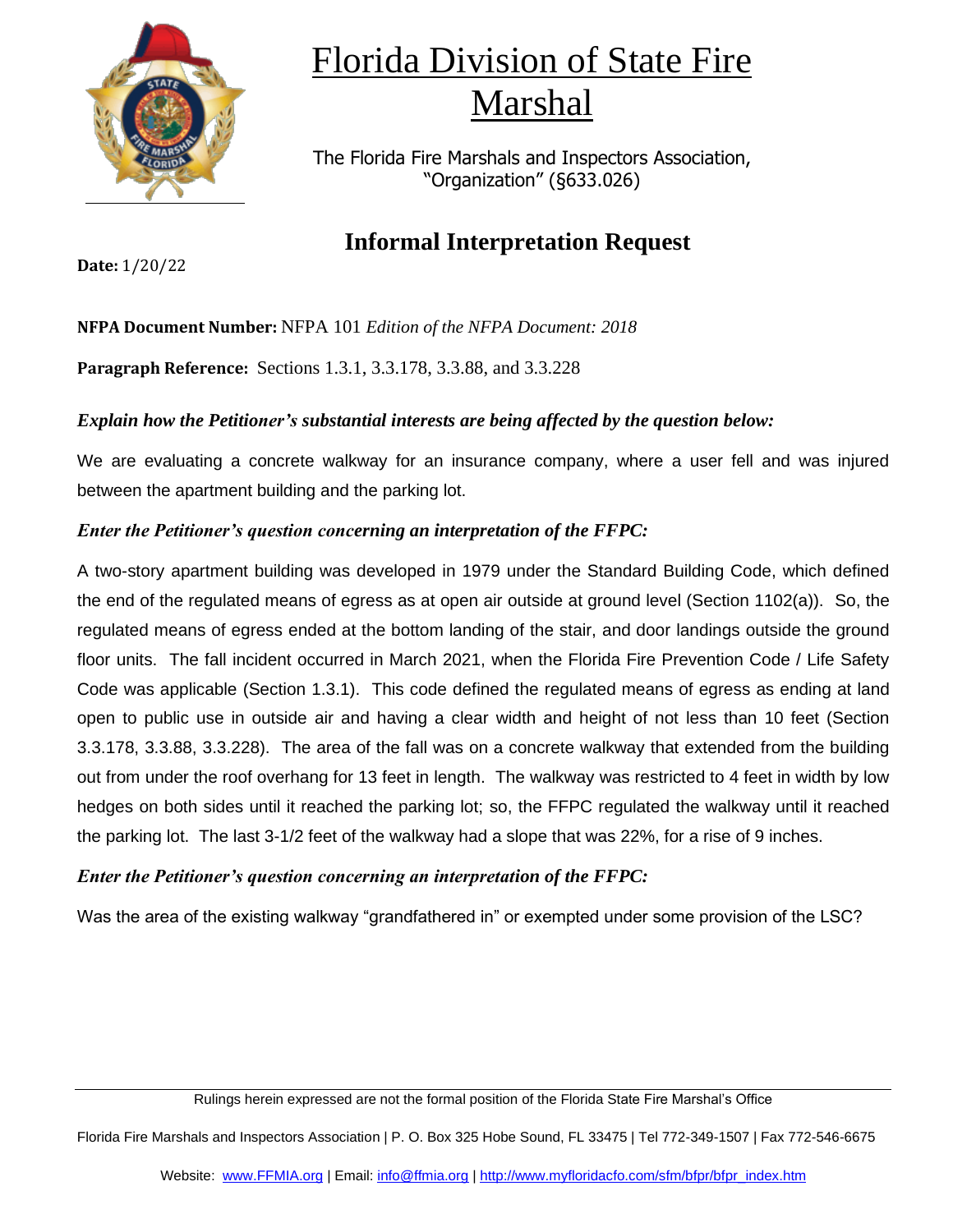

The Florida Fire Marshals and Inspectors Association, "Organization" (§633.026)

### **Examples below:**



Rulings herein expressed are not the formal position of the Florida State Fire Marshal's Office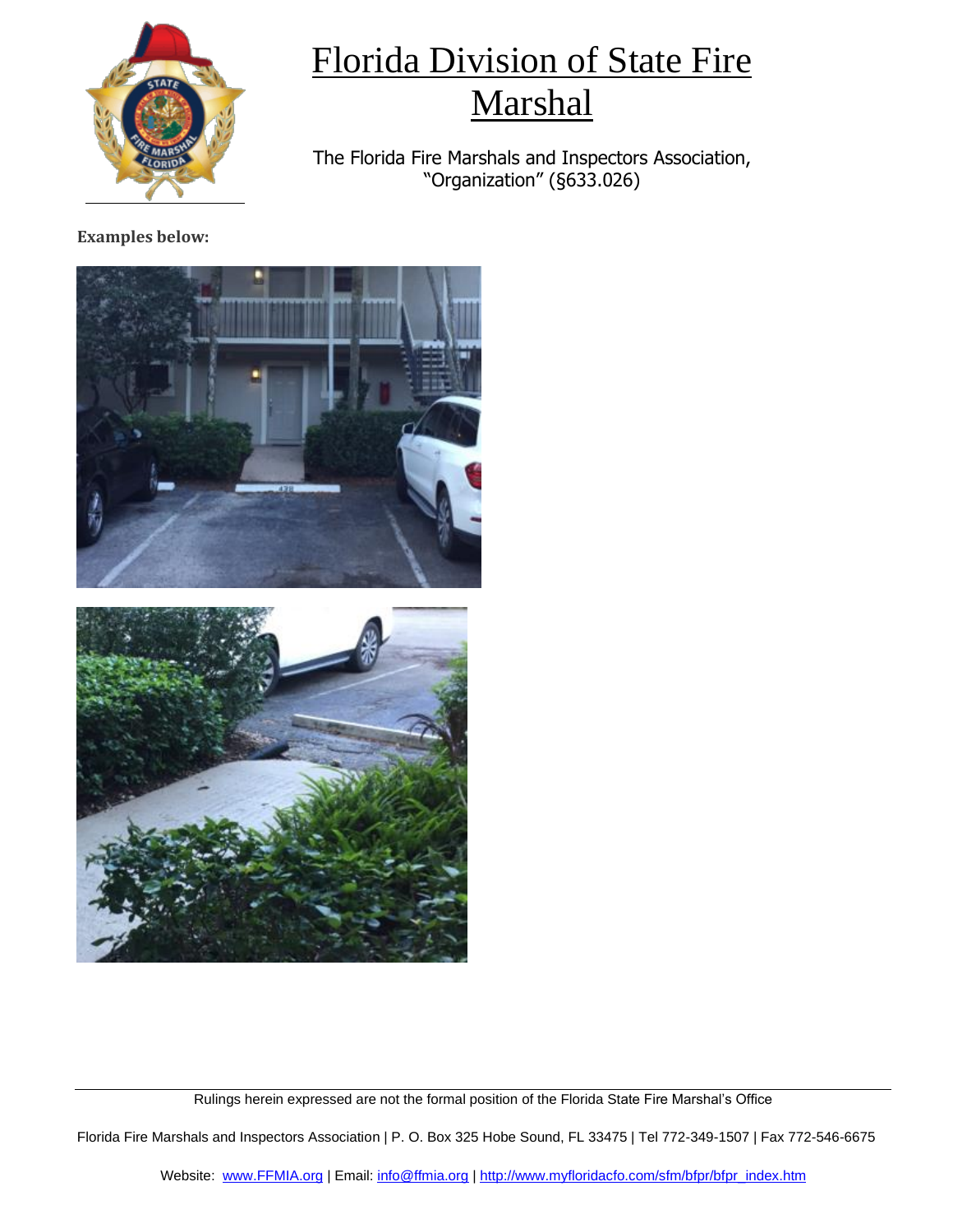

The Florida Fire Marshals and Inspectors Association, "Organization" (§633.026)

*Committee Answer: No*

*There is no blanket grandfathering or exemption for existing buildings to the FFPC/LSC.* 

*The Florida Fire Prevention Code, consisting of NFPA 101, applies to both new and existing buildings and their means of egress. This includes the exit discharge which is the area described in the petition. While NFPA 101 does not create blanket grandfathering or exemptions from the code for existing buildings, NFPA 101 does have separate code sections for new vs existing buildings. In most cases, the provisions for existing buildings will be less stringent than the provisions for new buildings. In some cases, existing situation previously approved by the AHJ may be allowed to continue.*

*In the situation described in this petition the existing occupancy requirements are mandated by code and come from Chapter 31 Existing apartment buildings stating the following:*

**NFPA 101 39.2.1.1** All means of egress shall be in accordance with Chapter 7 and this chapter.

*The section of chapter 7 means of egress goes on to instruct that:*

### **7.1.6 Walking Surfaces in the Means of Egress.**

### **7.1.6.1 General.**

**7.1.6.1.1** Walking surfaces in the means of egress shall comply with 7.1.6.2 through 7.1.6.4.

**7.1.6.1.2** Approved existing walking surfaces shall be permitted.

**7.1.6.2 Changes in Elevation.** Abrupt changes in elevation of walking surfaces shall not exceed ¼ in. (6.3 mm).

Changes in elevation exceeding  $\frac{1}{4}$  in. (6.3 mm), but not exceeding  $\frac{1}{2}$  in. (13 mm), shall be beveled with a slope of 1 in 2. Changes in elevation exceeding  $\frac{1}{2}$  in. (13 mm) shall be considered a change in level

and shall be subject to the requirements of 7.1.7.

### **7.1.6.3 Level.**

**7.1.6.3.1** Walking surfaces shall comply with all of the following:

(1) Walking surfaces shall be nominally level.

(2) The slope of a walking surface in the direction of travel shall not exceed 1 in 20 unless the ramp requirements of 7.2.5 are met.

(3) The slope perpendicular to the direction of travel shall not exceed 1 in 48.

**7.1.6.3.2** Vehicle ramps in parking structures, as permitted in 42.8.2.2.6, and not on an accessible means of egress or other accessible element shall be exempt from the provisions of

### 7.1.6.3.1.

**7.1.6.4\* Slip Resistance.** Walking surfaces in the means of egress shall be slip resistant under foreseeable conditions. **7.1.7 Changes in Level in Means of Egress.**

**7.1.7.1** Changes in level in means of egress shall be achieved by an approved means of egress where the elevation difference exceeds 21 in. (535 mm).

Rulings herein expressed are not the formal position of the Florida State Fire Marshal's Office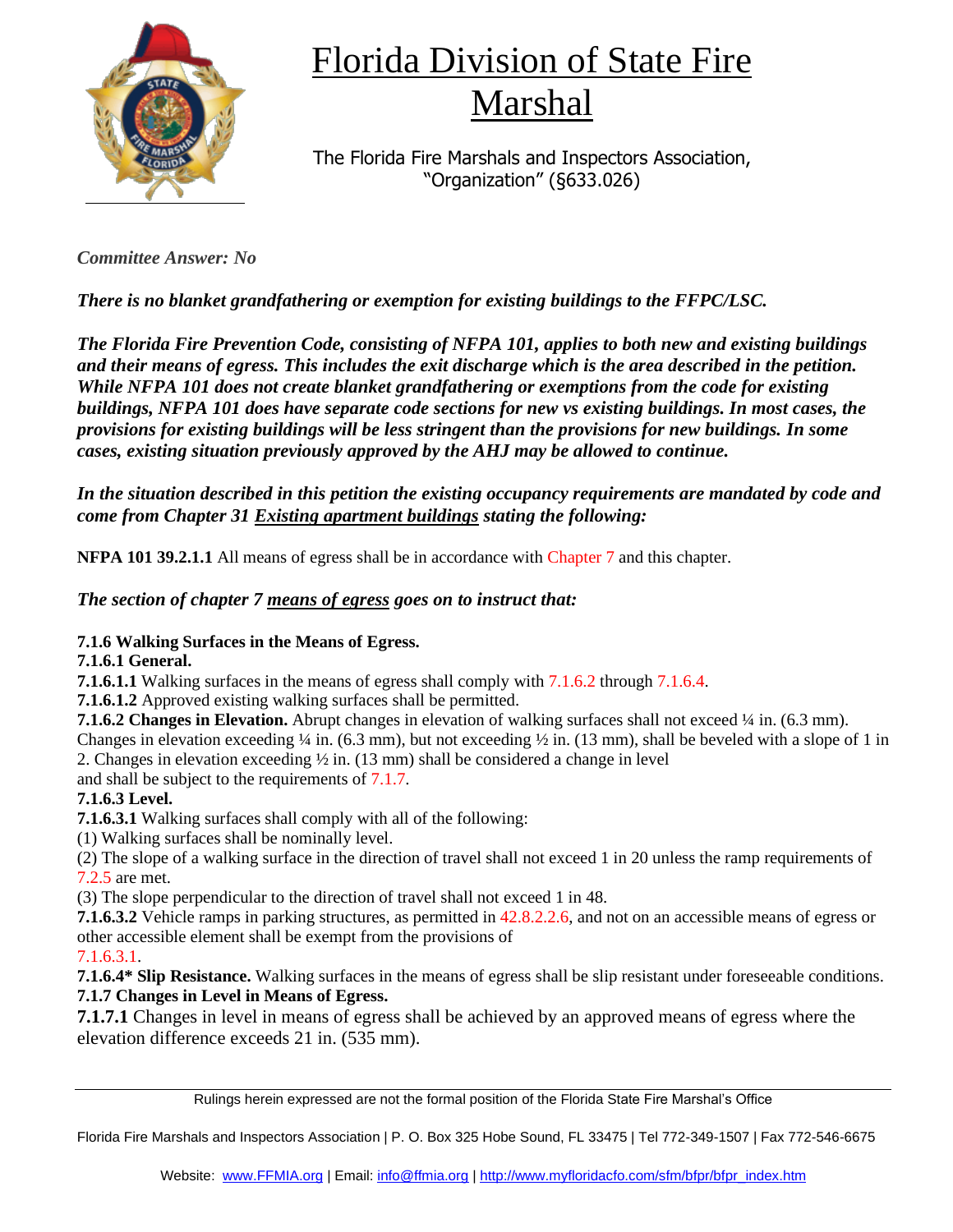

The Florida Fire Marshals and Inspectors Association, "Organization" (§633.026)

**7.1.7.2\*** Changes in level in means of egress not in excess of 21 in. (535 mm) shall be achieved either by a ramp complying with the requirements of 7.2.5 or by a stair complying with the requirements of 7.2.2.

**7.1.7.2.1** Where a ramp is used to meet the requirements of 7.1.7.2, the presence and location of ramped portions of walkways shall be readily apparent.

**7.1.7.2.2** Where a stair is used to meet the requirements of 7.1.7.2, the tread depth of such stair shall be not less than 13 in. (330 mm).

**7.1.7.2.3** Tread depth in industrial equipment access areas as provided in 40.2.5.3 shall be permitted.

**7.1.7.2.4** The presence and location of each step shall be readily apparent.

**Region 1** - Delegate: *Byron Bennett*, Fire Chief North Bay Fire Control District Alternate: *William (Michael) Hall*, Fire Chief, Marianna Fire Rescue

- **Region 2** Delegate: Vacant Alternate: N/A\*
- **Region 3** Delegate: *James Groff*, Jacksonville Fire Rescue. Alternate: *Robert Growick* Division Chief /Fire Marshall City of St. Augustine
- **Region 4** Delegate: *Cheryl Edwards*, Lakeland Fire Rescue Alternate**:**
- **Region 5** Delegate: *Anthony Apfelbeck*, Altamonte Springs Building and Fire Safety Department Alternate: *Christina Diaz*, Seminole County Fl.
- **Region 6** Delegate: *Robert Salvaggio*, Cape Corral Fire Rescue Alternate: *Janet Washburn*, Bonita Springs Fire Control and Rescue District
- **Region 7** Delegate: *Matthew E. Welhaf*, Boca Raton Fire Rescue Services Department Alternate: **(Kenneth)** *Sean Brown*, Broward Sheriff Fire Rescue & Emergency Services Department.

Rulings herein expressed are not the formal position of the Florida State Fire Marshal's Office